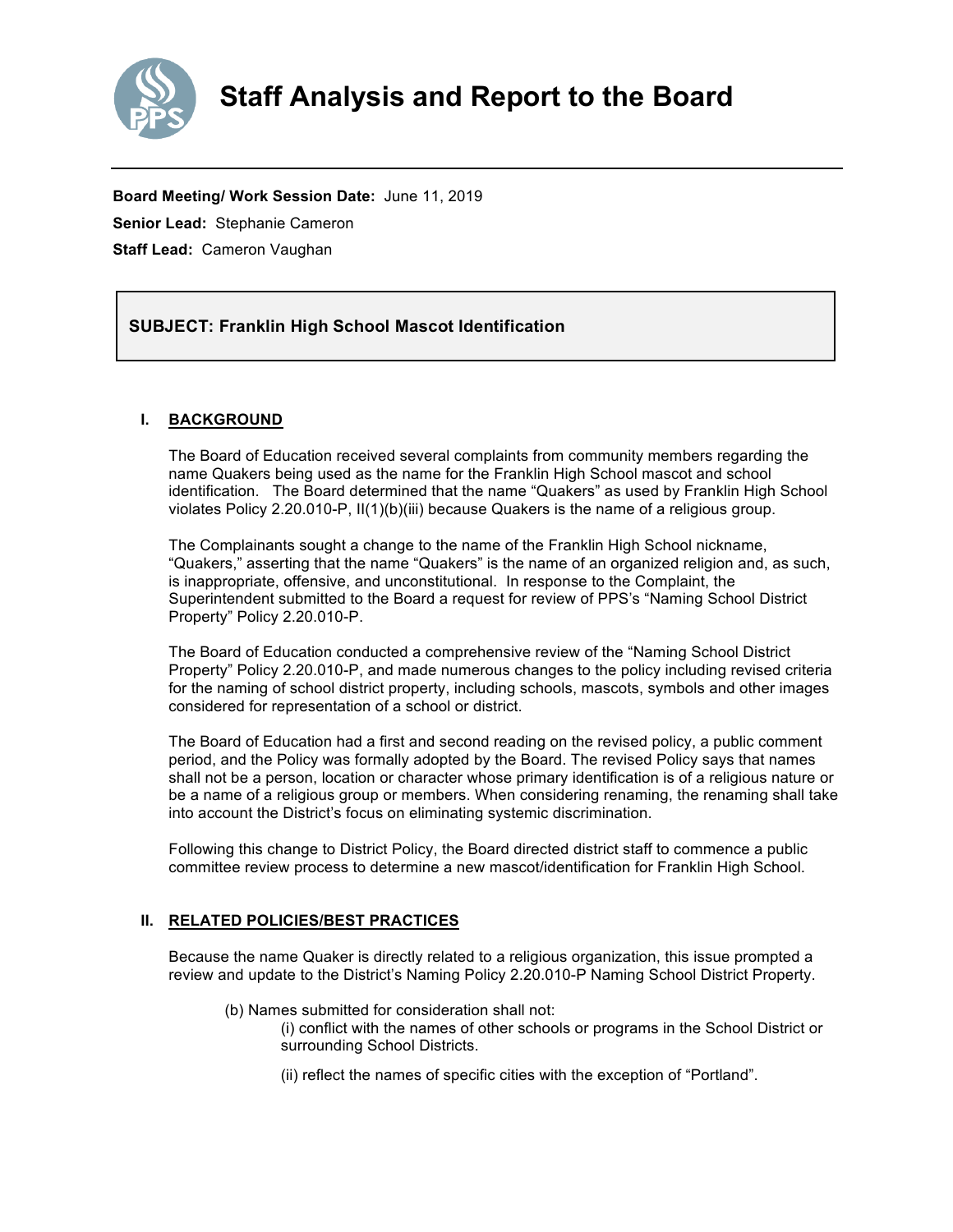*(iii) be a person, location or character whose primary identification is of a religious nature or be a name of a religious group or members* 

District staff applied the Racial Equity and Social Justice Lens during the committee meetings and in all interactions with the school, alumni, and surrounding community, to ensure staff and committee members considered all of the viewpoints, opinions, and ramifications of the new name.

#### **III. ANALYSIS OF SITUATION**

As the Board and Superintendent directed staff to commence and complete a public process to determine a new name for the school identity and mascot by June 2019, the Superintendent is to recommend to the Board which name forwarded by the committee will be the new mascot name so that facilities, communications, athletics and other district departments can commence changing the Quakers name to the new mascot name and school identification. The district has until summer 2020 to complete the changes.

### *IV.* **FISCAL IMPACT**

There are a number of items which will need to be replaced, the most notable will be the scoreboard on the Franklin field. The District will pay for all of the replacements and the school will have no financial responsibility for the changes.

- The panel on the scoreboard will be under \$1,500 to replace.
- Four wall wrestling mats in the gymnasium will need to be rebranded, at a cost of approximately \$1,400
- A portion of the floor in the cafeteria is under repair and the Quaker logo will be removed when the repair is done. No new logo is planned for that site.
- Several banners throughout the school have the old mascot name, approximate cost will be \$500 to replace them

## *V.* **COMMUNITY ENGAGEMENT**

A committee was formed and included 8 Franklin students, two from each grade. The Committee also included members of the Franklin Alumni Association, as well as Franklin staff, Franklin current and former parents and Franklin community members. A survey was distributed to Franklin students, staff and parents, as well as bordering neighborhood association and neighbors. In addition, Principal Frazier reached out to and met with Franklin affinity groups. The school's Alumni association posted information on their Facebook page. The district posted a link on the main page which directed people to information regarding the history, policy and actions taken by the Board. All committee meeting dates, times and location were posted on the district website, as well as in outreach to all feeder schools*.* 

## **VI. TIMELINE FOR IMPLEMENTATION**

Per the November 2018 report to the Board and Superintendent, the district has until summer 2020 to make the changes to school property where the Quaker mascot appears.

# **VII. COMMITTEE'S FINAL OPTIONS FORWARDED TO THE SUPERINTENDENT**

After six weeks of leaving the survey up in order to garner a larger amount of participation, the committee reviewed all of the community votes and nearly 100 name recommendations for additional ideas. The committee ultimately chose a name they felt best embodied the history and spirit of Benjamin Franklin, who was a scientist, ambassador**,** philosopher, statesmen, writer, businessman and celebrated free thinker and wit. Franklin is often referred to as 'America's